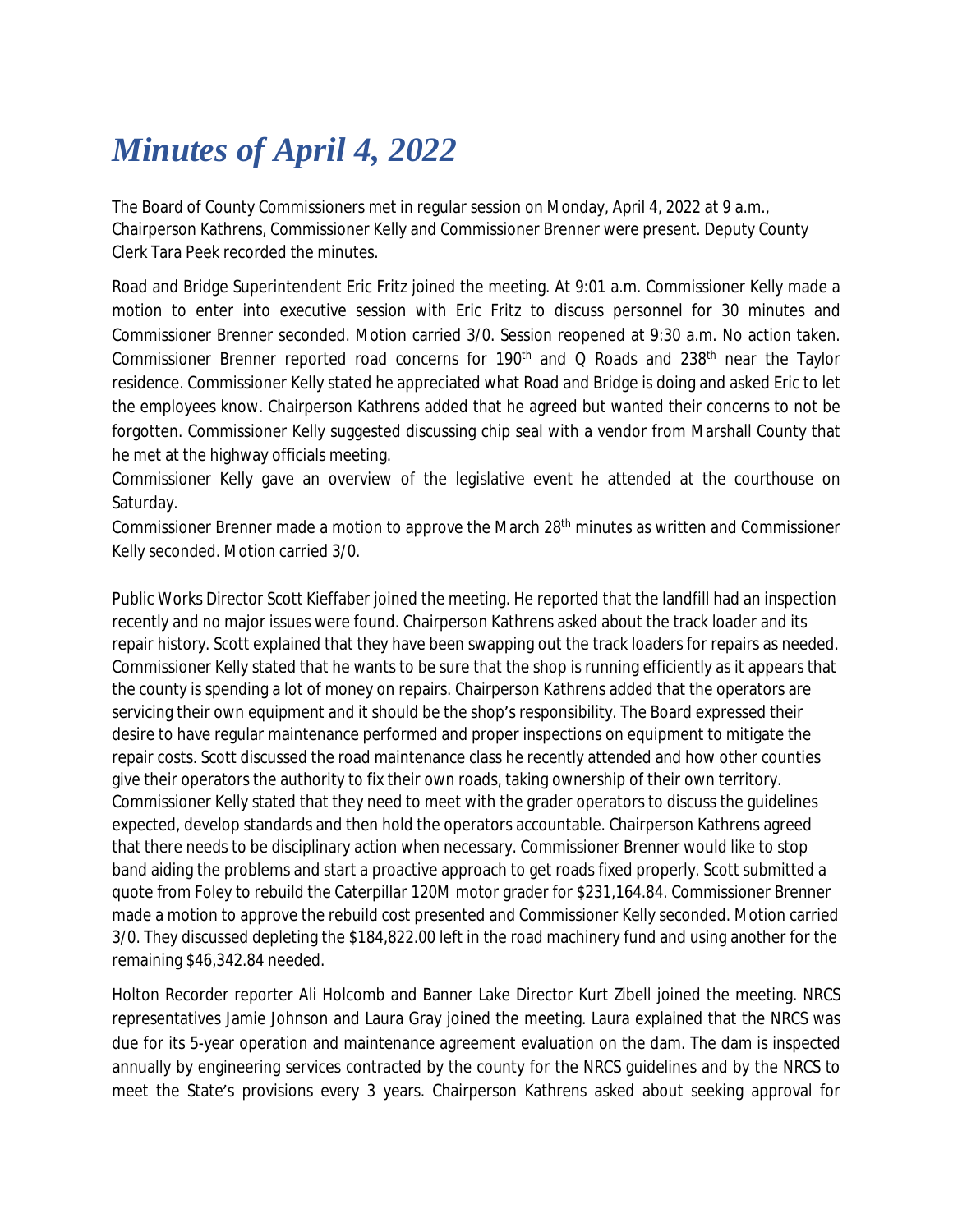lagoons on the north side of the lake in place of the pump station taking waste all the way to Holton's water treatment facility. Jamie stated her office could accept the proposal for review and the county may want to contact the Kansas Water office for more resources that may be available.

Kurt reported that he had the plans for the community building and provided the Board with a bid draft for a newspaper ad. He has discontinued service with waste management and is using his new trailers. The new mower should arrive in about two weeks.

Adjourned for lunch from noon to 1 p.m.

At 1:50 p.m. Commissioner Kelly made a motion to enter into executive session to discuss personnel/employee evaluations with Tara Peek present and Commissioner Brenner seconded. Motion carried 3/0. Session reopened at 2:15 p.m. No action taken.

Commissioner Kelly received a call regarding a tube entrance and followed up with Road and Bridge Foreman Wade Cormier via phone. Wade will call the resident and discuss further.

Courthouse Custodian updated the Board on the remaining items in the halls from storage that are unclaimed.

Drafted a letter of support for the Prairie Band Potawatomi Nation's request for RAISE grant funds to replace and repair roads.

Received notice from NEK Environmental Services about an expired wastewater permit for a property near Hoyt.

Approved Emergency Vehicle Designation applications for Darren Lamme, Aren Sewell and Jorden Matthias.

Approved Change Order 2021-164.

Signed the following payroll change notices:

| Department    | Name            | From | 0                 | Reason            | Date       |
|---------------|-----------------|------|-------------------|-------------------|------------|
|               |                 |      |                   |                   |            |
| Sheriff       | Jonathan Bryant |      | $$19.79$ per hour | <b>Hired FT</b>   | 03/31/2022 |
| Road<br>and   | Clinton Burger  |      | $$16.64$ per hour | <b>Rehired FT</b> | 04/04/2022 |
| <b>Bridge</b> |                 |      |                   |                   |            |

Signed the following Occupy County Right of Way petitions:

| Company | l O                                                                | Sec/Twp/Rng | Address | Date       |
|---------|--------------------------------------------------------------------|-------------|---------|------------|
| Telcom  | Bore under $Q$ Road $ 34/7S/15$<br>pedestal<br>from<br>to<br>house |             |         | 03/30/2022 |

The meeting adjourned at 4:33 p.m. The next Commission meeting will be Monday, April 11, 2022 at 9:00 a.m.

> Board of County Commissioners Jackson County, Kansas